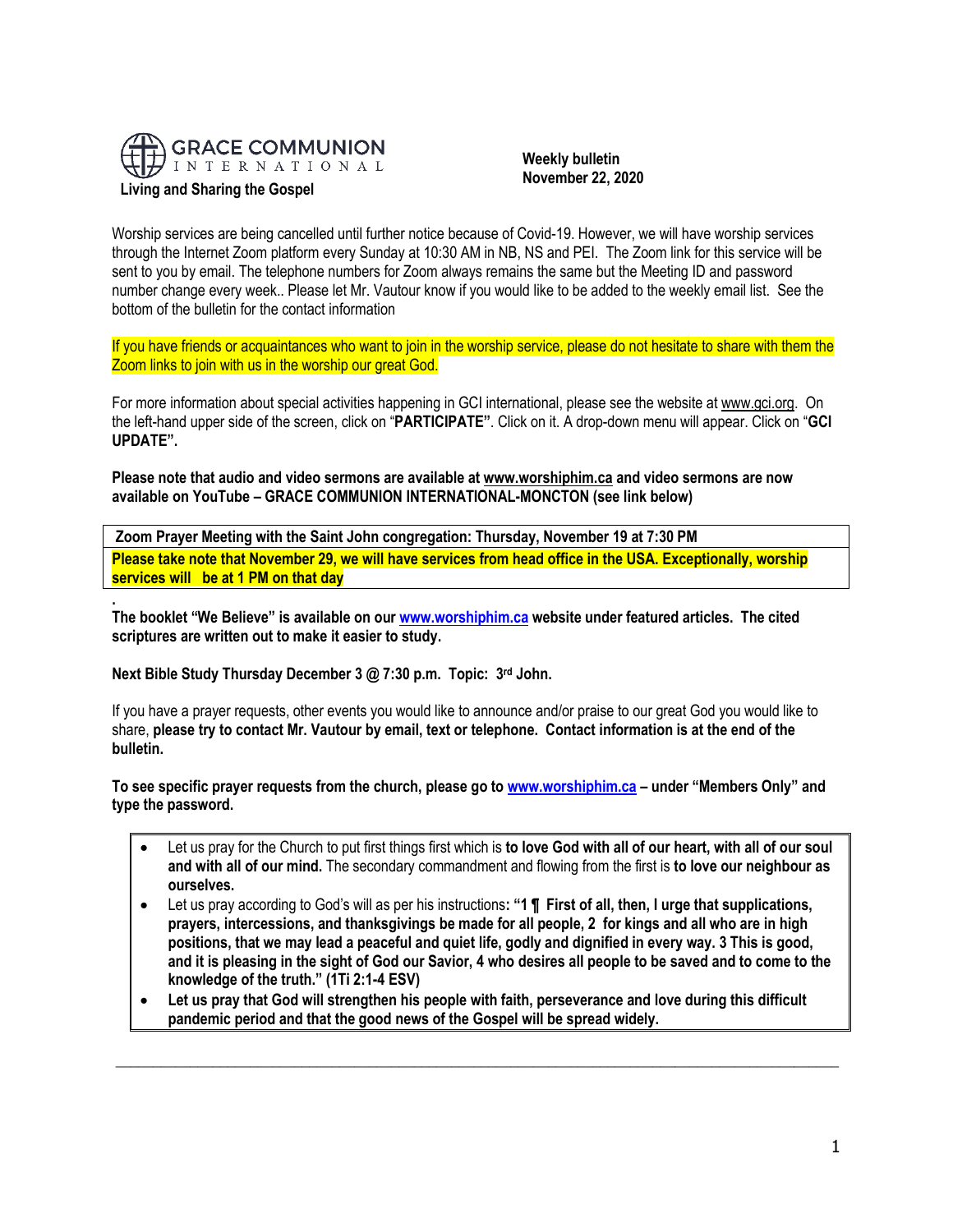**Offerings:** you can send your offering directly to the following address: **Grace Communion International- Canada, Suite 203A, 2121 Airport Dr., Saskatoon, SK 7SL 6W5.** If you prefer, you can also call **1-306-653-2705.** Thank you for your continued generous giving to God by giving to this part of God's church, his body.

**From Mr. Bill Hall – GCI Canadian Director** *"We will continue to process the donations we receive in Saskatoon. Members are urged to mail them directly to our office for the time-being. They can also donate via phone using a credit card, or via Canada Helps using the donate button on our websit[e www.gcicanada.ca](https://eur03.safelinks.protection.outlook.com/?url=http%3A%2F%2Fwww.gcicanada.ca%2F&data=02%7C01%7C%7C9fd93e29c2b44509e5a008d7caa78fdb%7C84df9e7fe9f640afb435aaaaaaaaaaaa%7C1%7C0%7C637200693331983394&sdata=VAGy4Q%2BxbhHuYaeEiDz%2FQyicT%2FoiY4Ir9kc8w5yHRPs%3D&reserved=0) located at bottom of the page on the right side as you scroll down. We are waving the provision that all donations given via Canada Helps go toward national expenses for the time being. We will credit all donations received via Canada Helps to a member's local congregation, if we can identify where they attend."*

# **Too Much Grace? by Gary Deddo**

Sometimes I've heard expressed a concern about emphasizing grace too much. The suggested corrective to this worrisome tendency is to counter-balance it with teaching on obedience or righteousness or other obligations mentioned in Scripture, especially those in the New Testament. I've been reflecting on this concern and think I might have something useful to say.

# **A Legitimate Concern**

Certainly there is some legitimate concern on the part of those who worry about extending "too much grace." Some people do hold the idea that living by God's grace means that it doesn't matter what we do given that we are saved by grace and not by works. According to this view, grace means no obligations, no rules, and no expected or required patterns of relationship. Grace means that pretty much anything goes since it's all forgiven beforehand. This view sees grace as a free pass—carte blanche permission to do whatever one wants. Most persons I know who hold this view, or something like it, don't go quite this far—they seem to know that there are some limits. However, some hold an extreme, and I believe unbiblical, view of grace.

Living without or against any laws or rules is known as *antinomianism.* This problem has been written and preached about throughout church history. The Christian martyr under the Nazis, Dietrich Bonhoeffer, called it "cheap grace" in his book *The Cost of Discipleship.*

Antinomianism is addressed in the New Testament. Paul referred to it in when addressing the accusation that his emphasis on grace was encouraging people to **"continue in sin in order that grace may abound" ([Romans 6:1\)](https://biblia.com/bible/niv/Rom%206.1).** Paul's reply was short and direct: **"By no means!" (v. 2).** Then a few sentences later he repeats their charge against him and answers it: **"What then? Should we sin because we are not under law but under grace? By no means!" (v. 15). But What's the Real Problem and Solution?**

There is no ambiguity in Paul's response. Those who might want to argue that grace means anything goes because it's all covered are mistaken. But why? What's gone wrong? Is the problem really "too much grace"? And is the solution to counter-balance grace with something else? Is that how Paul and the rest of the New Testament writers understood the problem? Was that how they sought to remedy it? I think the answer to both questions is clearly**, "by no means!"** The whole of the New Testament revelation, founded in Jesus Christ himself, identifies the nature of the problem and its solution differently.

Rather than the problem being "too much grace," the real problem is a misunderstanding of both grace and obedience. Ironically, those who worry about "too much grace" hold the same misunderstanding about grace as those who have no worries at all and so go merrily on their way without giving further thought to living a life of faithfulness to Jesus Christ and the instructions given in the New Testament. Their misunderstanding of grace trips them up and undermines their ability to live a life of joyful obedience in the freedom of Christ—a freedom and joy that both Paul and Jesus talk about.

It took me many years to get to the bottom of this issue, and I didn't get there without a lot of help from others who I learned from, some in person and others through their writings. So let me now try to lay out what I found. The problem is not too much grace nor is the solution to counter-balance grace with an equal insistence on obedience, works or service. The real problem is thinking that grace means God makes an exception to a rule, a requirement or an obligation. That is a common, everyday misunderstanding of grace. If grace involved merely allowing for exceptions to rules, then yes, a lot of grace would simply yield a lot of exceptions. And if God was said to be *all* gracious, then, we could expect that for *every* obligation or responsibility God would make an exception. The more grace, then the more exceptions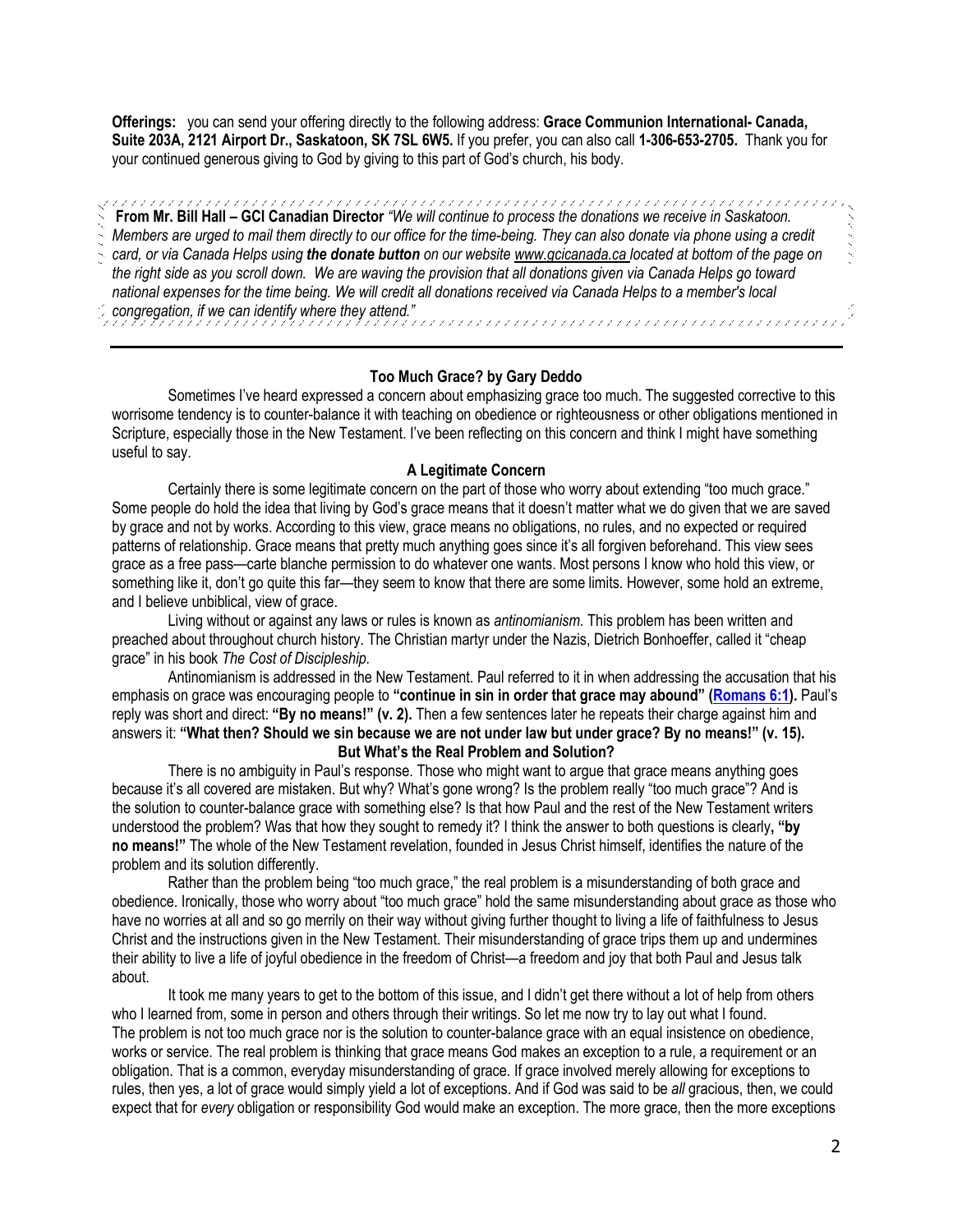to obedience. The less grace, the fewer exceptions allowed. A nice clean proportion. If we have to allow some room for grace in this scheme, then the only question is where to put the balance between grace and requirements: 25/75? 50/50? 75/25?

Such a scheme perhaps describes the best that human grace can achieve. But note that this approach pits grace against obedience. It puts them at odds with one another—always pushing and pulling one another; back and forth, never really settling down since they fight against one another. Each one undoes or negates the other. They are in perpetual contradiction with no hope of ever getting along. And so folks assuming that "this is just the way things have to be," experience this tension within themselves. Externally their lives might look like a teeter-totter, tipping now on one side and then on the other. But fortunately such a scheme does not represent God's kind of grace. The truth about grace sets us free from this false dichotomy.

# **God's Grace in Person**

**Question:** How does the Bible actually define grace? **Answer**: Jesus Christ himself is God's grace to us. Paul's benediction ending 2 Corinthians refers to **"the grace of our Lord Jesus Christ."** Grace is what God freely gives us in his incarnate Son, who in turn, graciously communicates to us God's love and restores us to fellowship with God. What Jesus does towards us reveals to us the nature and character of the Father and the Holy Spirit. Scripture tells us that Jesus bears the stamp of God's exact character **[\(Hebrews 1:3](https://biblia.com/bible/niv/Heb%201.3)**). It says that **"he is the image of the invisible God"** and that "all **the fullness of God was pleased to dwell" in him ([Colossians 1: 15,](https://biblia.com/bible/niv/Col%201.%2015) [19](https://biblia.com/bible/niv/Colossians%201.19)**). **He who has seen him "has seen the Father" and if we know him we will know the Father ([John 14:7,](https://biblia.com/bible/niv/John%2014.7) [9\)](https://biblia.com/bible/niv/John%2014.9).**

Jesus explains that "**I only do what I see the Father doing" ([John 5:19](https://biblia.com/bible/niv/John%205.19)**). He tells us that only he knows the Father and he alone reveals him (**[Matthew 11:27](https://biblia.com/bible/niv/Matt%2011.27)**). And John tells us that this Word of God, who has existed from the beginning with God, took on a human existence and has shown us "**the glory as of a father's only son, full of grace and truth."** While "**the law indeed was given through Moses; grace and truth came through Jesus Christ."** In fact, **"from his fullness we have all received, grace upon grace."** And this Son who has existed in the heart of God from all eternity **"has made him known." ([John 1:14-18\)](https://biblia.com/bible/niv/John%201.14-18).**

Jesus is God's grace to us—revealing in word and in action that God himself is full of grace. Grace isn't just one of the things God happens to do every now and then. Grace is who God is. God gives us his grace out of his own nature and character. He does not give out of a dependence upon us, nor does he give because we somehow obligate him to extend his good gifts to us. God gives grace because he has a giving nature. That means that God gives us his grace in Jesus Christ, freely. Paul calls grace a free gift from God in his letter to the **Romans (5:15, 16, 17; 6:23**). And in his letter to the **Ephesians** he memorably declared: **"For by grace you have been saved through faith, and this is not your own doing; it is the gift of God — not the result of works, so that no one may boast" (2:8, 9).**

All that God gives us he gives out of his own goodness. God, who is light and in whom is no darkness, gives himself to us freely–in the Son, by the Spirit. And that freely-given life is, for us, both temporal and eternal.

### **But Was God Always Gracious?**

Unfortunately it has often been explained that God originally agreed to give of his goodness (to Adam and Eve and then to Israel) only if his creatures fulfilled certain conditions (obligations) that he set out for them. If they didn't, he would not extend much of his goodness to them. He especially would not extend forgiveness and eternal life.

This erroneous viewpoint sees God has having a contractual, "if you-then I" relationship with his creatures. That contract has conditions or obligations (rules or laws) that humanity must meet in order to receive what God is offering. According to this view, God's primary concern is conformity to his rules. And if we don't measure up, God will withhold his best from us. Worse than that, he will give us what is not good, what leads to death, not life; now and in eternity.

This erroneous view sees Law as the deepest thing about God's nature and thus the most fundamental aspect of God's relationship with his creatures. He wills what he wills and only blesses upon our fulfillment of certain obligations. This God is essentially a contract God who has a legal and conditional relationship with his creatures. He conducts that relationship in a slave-master way. Grace, God's freely giving of his goodness and blessing, is far from the essence of this God. From this perspective, Jesus is viewed as only a minor footnote—an insignificant aspect of who God is. Jesus is an exception to God's rule and will, nature and character.

Of course, if law actually was the most fundamental feature of God's relationship to us, then grace would only be an exception to the law. But it is clear that law is not the most basic way that God relates to us now, and it never has been. God is not fundamentally sheer will or law. This is most clearly seen looking at Jesus who shows us the Father and sends us the Spirit. It is clear when we hear from Jesus about his eternal relationship with the Father and Spirit. Jesus tells us that his nature and character is identical to that of the Father's. Indeed the Father-Son relationship is not one of rules, obligations or the fulfilling of conditions in order to earn or deserve benefits. The Father and Son do not have a legal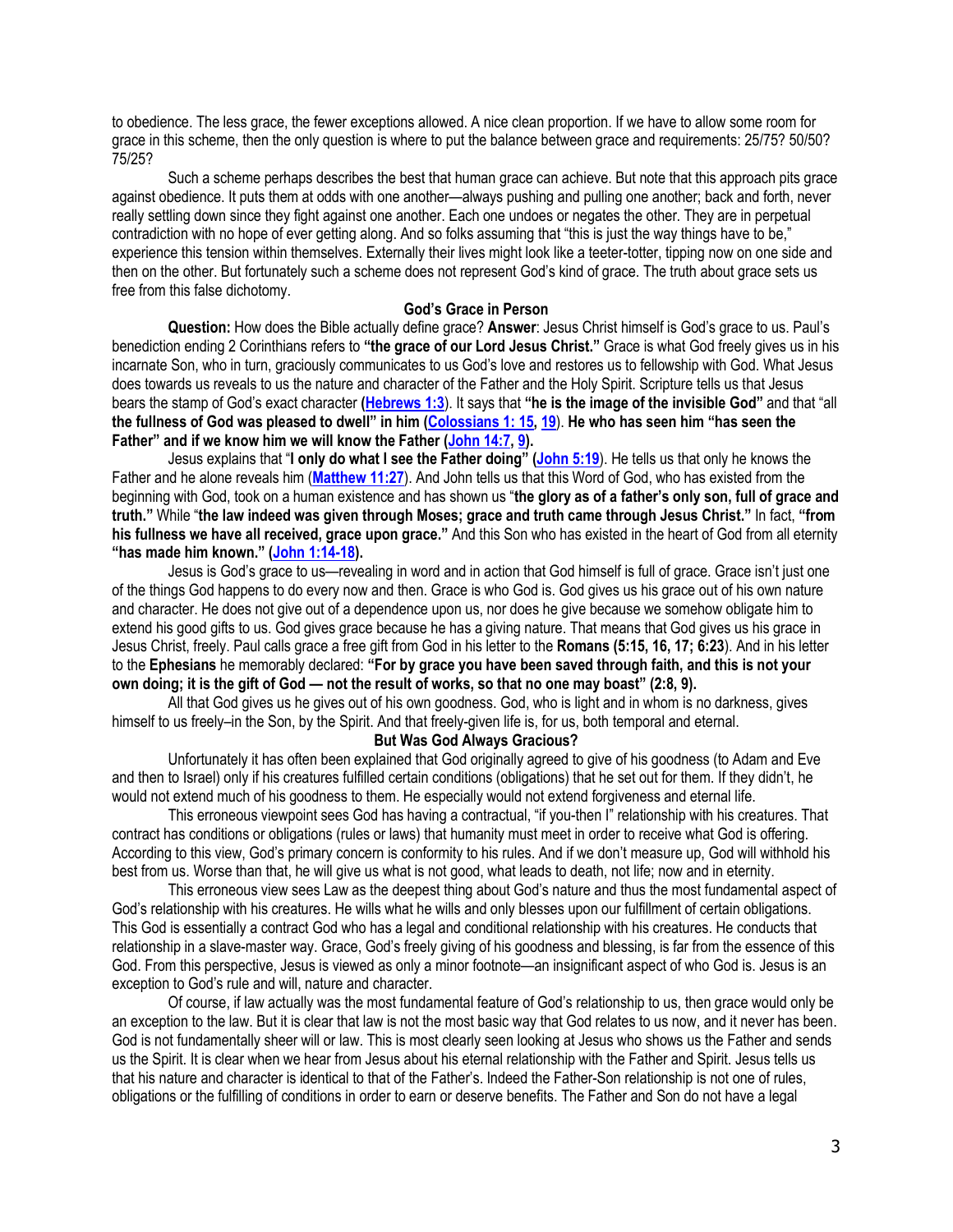relationship with each other. They have not drawn up a contract with each other where if one fails to complete their part the other will not fulfill their part. The idea of a contractual, law-based relationship between the Father and the Son is an absurdity. The truth, revealed to us in Jesus, is that their relationship is one of holy love, faithfulness, self-giving and mutual glorification.

As we read Scripture carefully, it becomes clear that God's relationship with his creation and even with Israel is not contractual—it is not one of conditionality. An important point to remember, one that Paul is clear about, is that God's relationship with Israel was not fundamentally one of law, of an if-then contract. God's relationship with Israel began with a covenant, a promise. The Law of Moses (the Torah) came in 430 years after the inauguration of the covenant. Given that timeline, law could hardly be regarded as the foundation for God's relationship with Israel.

In the covenant, God freely pledged himself and his goodness to Israel. And as you will recall it had absolutely nothing to do with what Israel could offer God (**[Deuteronomy 7:6-8](https://biblia.com/bible/niv/Deut%207.6-8)**). Remember that Abraham was a moon worshipper when God made his pledge to bless him and make him a blessing to all the nations (**[Genesis 12:4](https://biblia.com/bible/niv/Gen%2012.4)**). A covenant is a promise. It is freely chosen and freely given. **"I will be your God and you shall be my people"** said God to Israel **[\(Exodus 6:7](https://biblia.com/bible/niv/Exod%206.7)**). God's pledge of blessing was unilateral—it was established from his side alone. God gave the covenant as an expression of his own nature, character and being. Its establishment with Israel was an act of grace–yes, *grace*!

A careful review of the early chapters of Genesis makes it clear there that God does not act according to some kind of contractual agreement. First, creation itself was an act of free giving. **"And it was good, even very good."** Eve was a gift of grace to Adam. So were the garden and their good purpose in creation. Was not God's pursuit of them and giving them an opportunity to repent following their disobedience an act of grace? Consider also God's provision of animal skins for their clothing. Even their expulsion from the Garden to prevent them from taking of the tree of eternal life in their fallen state, was an act of sheer grace. God's protection and provision for Cain can only be regarded in the same light. We also see grace in God's protection of Noah and his family and in his pledge of the rainbow. All these are of grace–freely given gifts of God's goodness. None of them are rewards for fulfilling some kind of even minimal legal contractual obligation.

#### **Grace as** *Unmerited Favor***?**

It has often been said that grace is God's *unmerited favor*. Strictly speaking this is true. But given what we think it implies, it is just barely true. What is false about it is the assumption (almost always lurking in the background) that God originally intended for us to merit his favor. That is utterly false. God did not originally plan on us meriting his favor, but then gave up as he saw us fail. God did not abandon Plan A: Merited Favor for Plan B: Unmerited Favor. No—God never, from the foundations of the earth, wanted a contractual, conditional relationship with us. He never wanted a master-slave relationship. [\[1\]](https://www.gci.org/articles/too-much-grace/#_ftn1) Rather, he wanted all along for his children to have a relationship with him that mirrored as much as possible the relationship God the Father has with his Son in the Spirit.

God always freely gives of his goodness–of himself–to his creatures. And he does so because of who he is, eternally and internally as Father, Son and Holy Spirit. All they do towards creation is an overflow of their inward life together. It mirrors, reflects and so gives glory to who God is. A legal and contractual relationship with God would not give the triune creator and covenant-making God glory, but would actually obscure it, even deny it. It would make God into a mere idol. And idols always enter into contractual relationships with their appeasers because they need their worshippers just as much as the worshippers need them. They are mutually dependent. So they mutually use one another for their own self-centered ends. The only question is which "side" will win. The outcome of that competition is largely dependent upon which side is strongest, more powerful, and slightly less dependent than the other. But such a relationship is exactly what the God of the Bible completely repudiates. God is no idol and does not want the kind of contractual, conditional relationship with his people that idols demand. Idols must be appeased, but not the God of Israel and of our Lord Jesus Chri[st\[2\]](https://www.gci.org/articles/too-much-grace/#_ftn2)

The smidgen of truth hidden down under the saying that grace is God's unmerited favor is simply that we don't merit it. But the implication almost always accompanying that idea is false! God's favor or blessing (his freely-given goodness) was never meant to be merited. You can "unmerit" God's blessing, but you can't merit it and you never could. For if God extended his goodness to us because we merited it, that action would not be motivated by God's own nature and character. The goodness would not be freely given by a good God. Favor earned is not favor freely given. It is not grace!

#### **The Graciousness of Grace Demonstrated**

Grace does not just come into play when there is sin, making an exception to some law or obligation. God is gracious whether there is or is not sin. In other words, God does not need sin to be gracious. However, grace does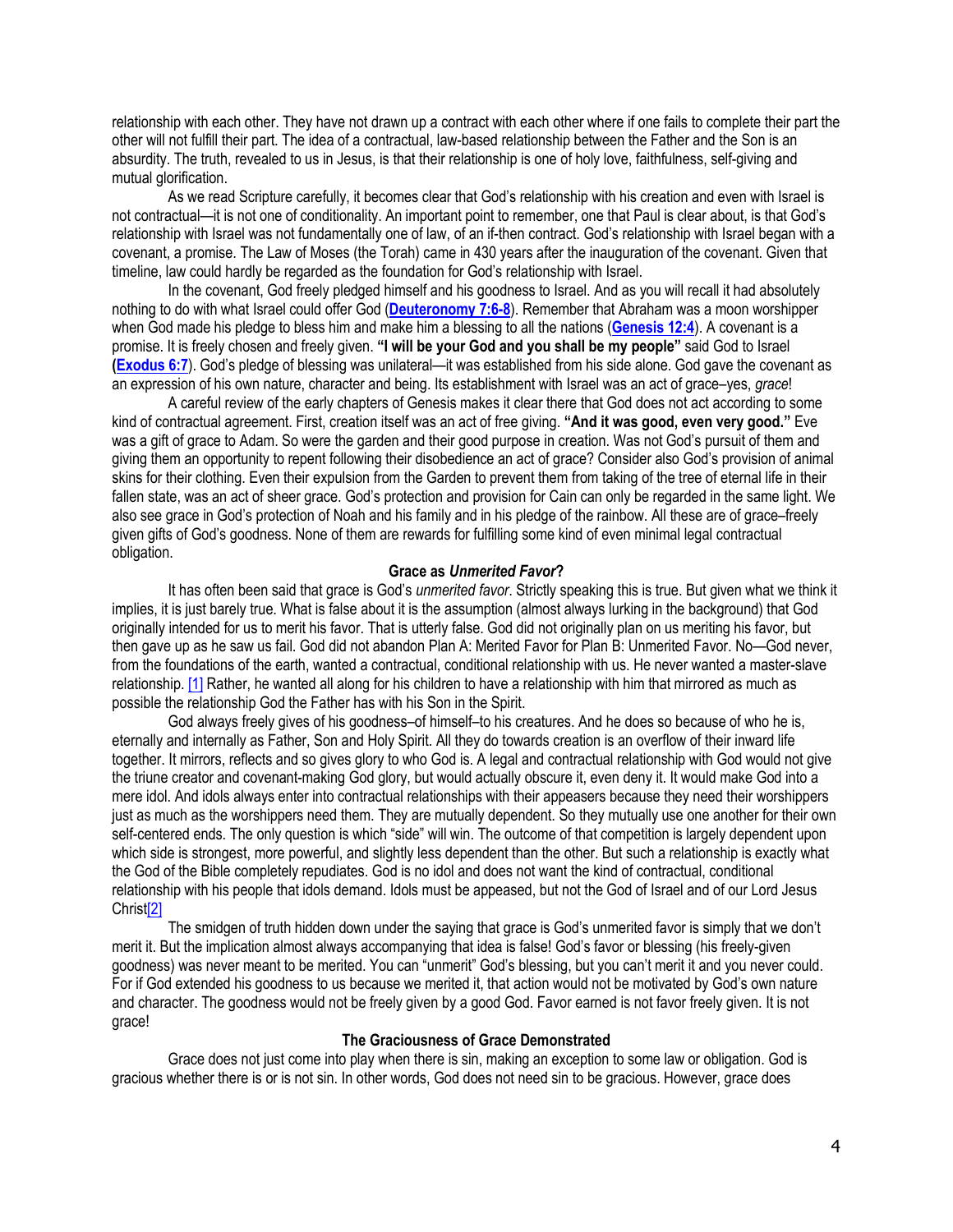continue when there is sin. So it is true that God continues to freely give of his own goodness to his creatures even when they don't merit it.

Even when we sin, God remains faithful because he is faithful, just as Paul says: **"Though everyone be faithless, God will remain faithful" ([2 Timothy 2: 13\)](https://biblia.com/bible/niv/2%20Tim%202.%2013).** Because God always is true to himself, he persists in extending his love and in pursuing his holy purposes for us even when we rebel and resist. This constancy of grace shows the depth of the freedom that God has to be good toward his creation. **"For while we were still weak, at the right time Christ died for the ungodly….But God proves his love for us in that while we still were sinners Christ died for us" ([Romans](https://biblia.com/bible/niv/Rom%205.6)  [5:6,](https://biblia.com/bible/niv/Rom%205.6) [8\)](https://biblia.com/bible/niv/Romans%205.8).** Indeed, the special character of grace shines forth when it shines out in the darkness. And so we most often speak of grace in the context of sin. There is nothing wrong with that. But the problem comes when we think God's favor was originally to be earned in a legal arrangement with him. Sin can't stop God's free giving of his goodness. He remains constant in character, nature and purpose. God is not dependent upon us to remain true to himself. We cannot make God freer that he is, nor by our rejection of it can we take from him his freedom to be gracious.

So God is gracious without sin and God is gracious with sin. God is faithful in being good to his creation and maintaining his good purposes for creation. And we see this most fully in Jesus who cannot be stopped from completing his atoning work by all the forces of evil arrayed against him. Those forces cannot prevent him from giving up his life so that we could have life. No amount of pain, suffering and utter humiliation could deter him from carrying out his holy, loving purposes to reconcile humanity to God.

God's goodness does not require evil to be good. But when it comes upon evil, goodness knows just what to do with it: overcome it, conquer it, and vanquish it. There is no such thing, then, as too much grace.

## **Our Response to Grace**

So far we've looked at the nature of grace and saw that it is an expression of God's own being as seen in Jesus Christ. Now we will look at our response.

## **So Why the Law (or any other commands)?**

Given what we saw about grace, how then do we regard the Old Testament Law and Christian obedience under the New Covenant? If we remember that God's covenant is a unilateral promise the answer more easily falls into place. A promise does call for a response from the one to whom it is made. However, the fulfillment of the promise does not depend upon this response.<sup>[3]</sup> There are only two options here: to trust (or have faith or to believe) in the promise or not. The Law of Moses (the Torah) described for Israel much of what trusting God's covenant should look like during its pre-fulfillment stage (prior to Jesus Christ). God graciously provided for Israel ways to live within his covenant (as it was expressed in the Old Covenant). The Law of Moses also described ways that were distrustful of God's covenant promises to Israel. But what the Torah did not do is prescribe how Israel might earn God's favor and blessing—it did not define how to get God to make a promise and then how to keep him faithful to it.

The Torah was freely given by God to Israel. It was meant to help Israel. Paul calls it a "tutor" **[\(Galatians 3:](https://biblia.com/bible/niv/Gal%203.%2024)  [24,](https://biblia.com/bible/niv/Gal%203.%2024) [25](https://biblia.com/bible/niv/Galatians%203.25)**). And so it should be regarded as a good gift of God's grace to Israel. The Law is given inside and under the Old Covenant, which was the covenant of grace in its phase as promise (awaiting the fulfillment in Christ under the New Covenant).

So what difference does the response to grace make? Certainly it makes some difference. But what kind? It is at this point that confusion often arises. If we are to benefit from the promise we must live on the basis of trusting it. This is what is meant by "living by faith." We see that faithful living exemplified by Old Testament "saints" in Hebrews 11. Yes, there are consequences for not living out of a trust in the promise. Distrust in the covenant and in the God of the covenant severely limits one's experience of the covenant benefits. Israel's distrust cut her off from the source of her life—her sustenance, health and fruitfulness. Distrust blocked her relationship with God to the point where she was unable to receive much of anything from God. And God did not want that, because he is gracious! Thus in Scripture we find strict warnings describing the dire consequences of living in ways that effectively deny God's faithfulness to his word of promise, thus preventing his people from receiving the freely-given grace of God. Instead of blessings, what his faithless people receive is sometimes referred to as "curses."

But even such warnings given to his people can be regarded as gifts of God's grace. If God did not care about Israel and would just as soon cancel his covenant, there would be no reason for him to warn her at all. He'd just let her go and be done with it. But one of the consequences of living as if you weren't in the covenant is not undoing it, not nullifying it, and not making God change his mind and go back on his promise. God cannot be tempted to be unfaithful to his promise.

God's covenant, Paul tells us, is irrevocable. Why? Because God is faithful and will keep his covenant even when it costs him dearly! God will never go back on his word; he cannot be forced to act uncharacteristically towards his creation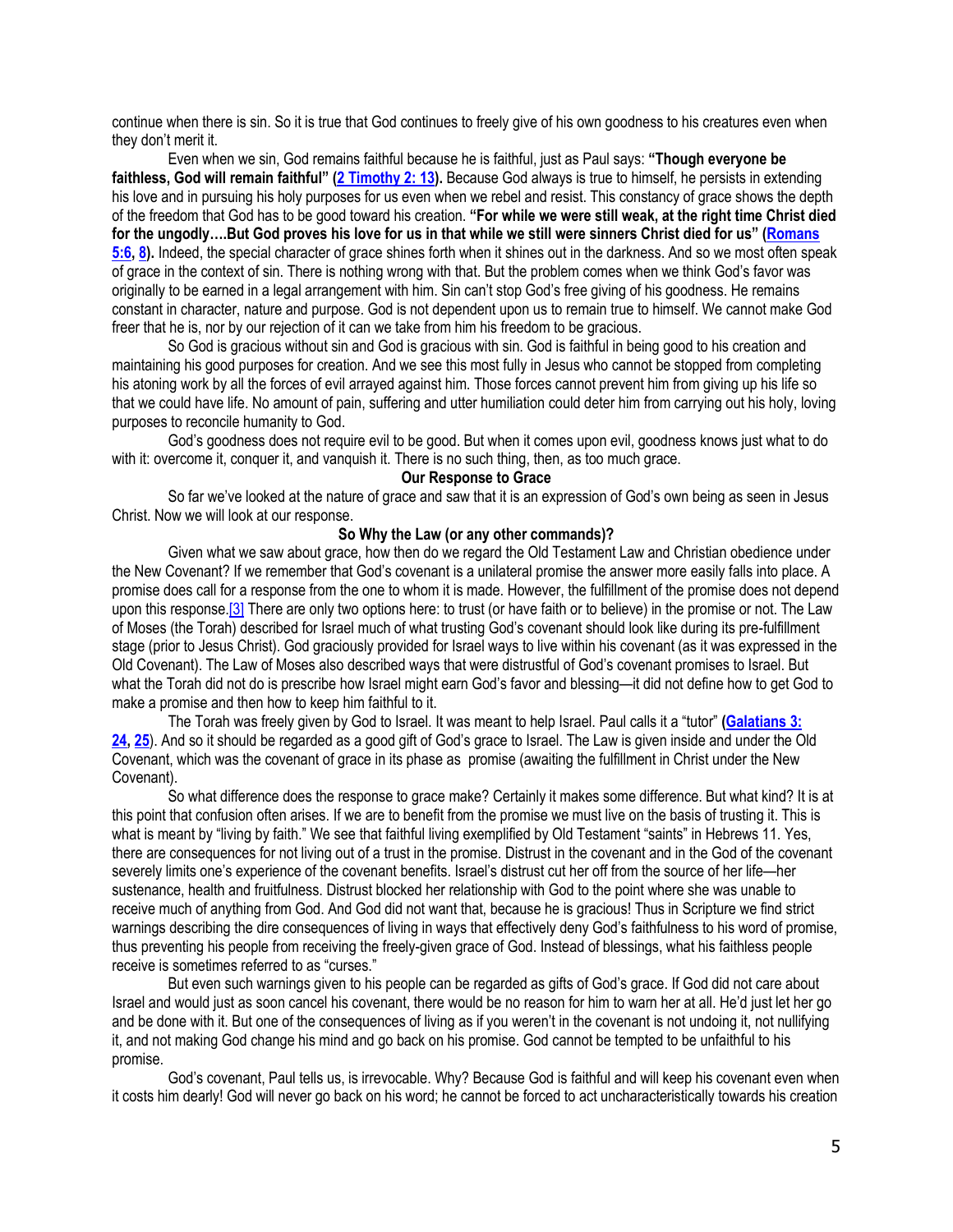or his people. Even in our distrust of the promise we cannot make God to be untrue to himself. This is what is meant by God doing things "for his own name's sake."

Israel's disobedience did indeed result in bad (even dire) consequences. But all of these occurred within the covenant, under God's grace. God never abandoned Israel and he never went back on his covenant promises. From time to time, God renewed his covenant with Israel, always leading up to the fulfillment of the covenant in Jesus Christ.

# **Grace Makes No Exceptions!**

It's important to realize that God makes no exceptions to his good purposes and holy aims for his people. Because he is faithful God will not give up on us. Instead, he loves us to perfection—the perfection of his Son. God intends to glorify us so that we perfectly trust and love him with all that we are and have and so live out our trust in God's graciousness to the full. Doing so means that our distrusting hearts will be done away with so that our lives perfectly reflect our trust in God's freely given goodness. God's perfect love will love us to completion by justifying us, sanctifying us and finally glorifying us. **"He who began a good work in us will bring it to completion" ([Philippians 1:6\)](https://biblia.com/bible/niv/Phil%201.6).**

Would God be gracious to leave us, in the end, less than whole? What if heaven were filled with individuals for whom exceptions were made: allowing for a lack of faith here, a failure of love there, a bit of unforgiveness here, some bitterness and resentment there, a mite of jealousy here and a mote of selfish pride there? What would that be like? Well, it would be just like it is here and now, but forever! Would God really be gracious to leave us in such an "exceptional" condition for all of eternity? No he would not! In the end, God's grace allows for no exceptions to his ruling grace, to the rule of his love, to the sovereignty of his loving will—because otherwise he would not be gracious.

## **Where does Obedience Come From?**

So where does obedience come from? It arises out of a trust in God's faithfulness to his covenant purposes fulfilled in Jesus Christ. The only obedience that God is interested in is the obedience of faith—faith in God's constancy, in God's faithfulness to his Word, faithfulness to himself **[\(Romans 1:5;](https://biblia.com/bible/niv/Rom%201.5) [16:26\)](https://biblia.com/bible/niv/Romans%2016.26).** Obedience never was and never is an attempt to fulfill conditions to get God to be faithful, to make God more likely to be good, to get God to be (freely!) gracious. Obedience is our response to grace. Paul is very clear on this in one place especially. He tells us that Israel's failure was not that she did not fulfill certain legal conditions of the Torah, but that she "**did not strive for it on the basis of faith, but as if it were based on works" ([Romans 9: 32\)](https://biblia.com/bible/niv/Rom%209.%2032)**. Paul, a Law-keeping Pharisee came to realize the astounding truth that God never wanted him to work up a righteousness of his own through keeping the law. What good would that be even if it were possible (which it is not)? Compared to the righteousness that God intended to give him by grace, compared to having a share in God's own righteousness given to him in Christ, it would be garbage (or worse!).

All along, God intended to share his own righteousness with his people as a gift of grace. Why? Because God is gracious! (**[Phil 3:8](https://biblia.com/bible/niv/Phil%203.8)[,9](https://biblia.com/bible/niv/Phil%203.9)**). So how do we receive this freely given gift? By trusting God for it, by having faith in his promise to provide it. Trying to work for that gift—trying to meet certain legal conditions, trying to conform to specified obligations in order to earn God's blessings actually indicate distrust. They indicate unbelief in God's grace.

The obedience that God is looking for is motivated by faith, hope and love for God. The obligations that are described for us throughout Scripture are those of grace. They are not conditions of grace. If we believe in the God's promises and trust in their fulfillment in Christ and then in us, we will want to live in, under and by those promises, as if they are indeed true and trustworthy. If we are not living in a way that expresses trust in God's grace—his being good to us even when we don't deserve it—then we're not really trusting in God's grace!

The obedient life is a trusting life. A disobedient life is one that is not trusting or perhaps does not (yet) want what is promised. Only obedience that arises out of faith, hope and love gives God glory, for only that kind of obedience bears witness to the truth of who God actually is, as revealed to us in Jesus Christ.

God will continue to be gracious to us whether we receive or resist his grace. Of course part of his graciousness will be to resist our resistance to his grace! That's the nature of God's wrath as he says **"No" to our "No**" to him in order to reaffirm his "**Yes" to us in Christ ([2 Corinthians 1:19](https://biblia.com/bible/niv/2%20Cor%201.19)**). And God's "No" is just as strong as his "Yes," because it is an expression of his "Yes." And yes, those who do resist God's grace will not experience the benefits of living by faith. However, they will not, by that unbelief, stop God from being true to himself; being gracious.

How then should we answer those who say that they can do whatever they like since we're under grace and not law? We should say that we're surprised they have such little understanding of grace! Living a lawless life, devoid of trust in God, is not receiving grace at all. Instead, it is resisting grace, refusing to live in it. Presuming upon grace is not receiving it but rejecting it. And few of its benefits will be experienced that way. As we disciple people in the way of Jesus, we should help them to not reject grace by misunderstanding or pridefully resisting it. We should exhort them to not presume upon grace. Instead we should help them live in the grace that God is extending to them right now. We should help them to know that no matter what they do; God will continue to be true to himself and true to his good purposes for